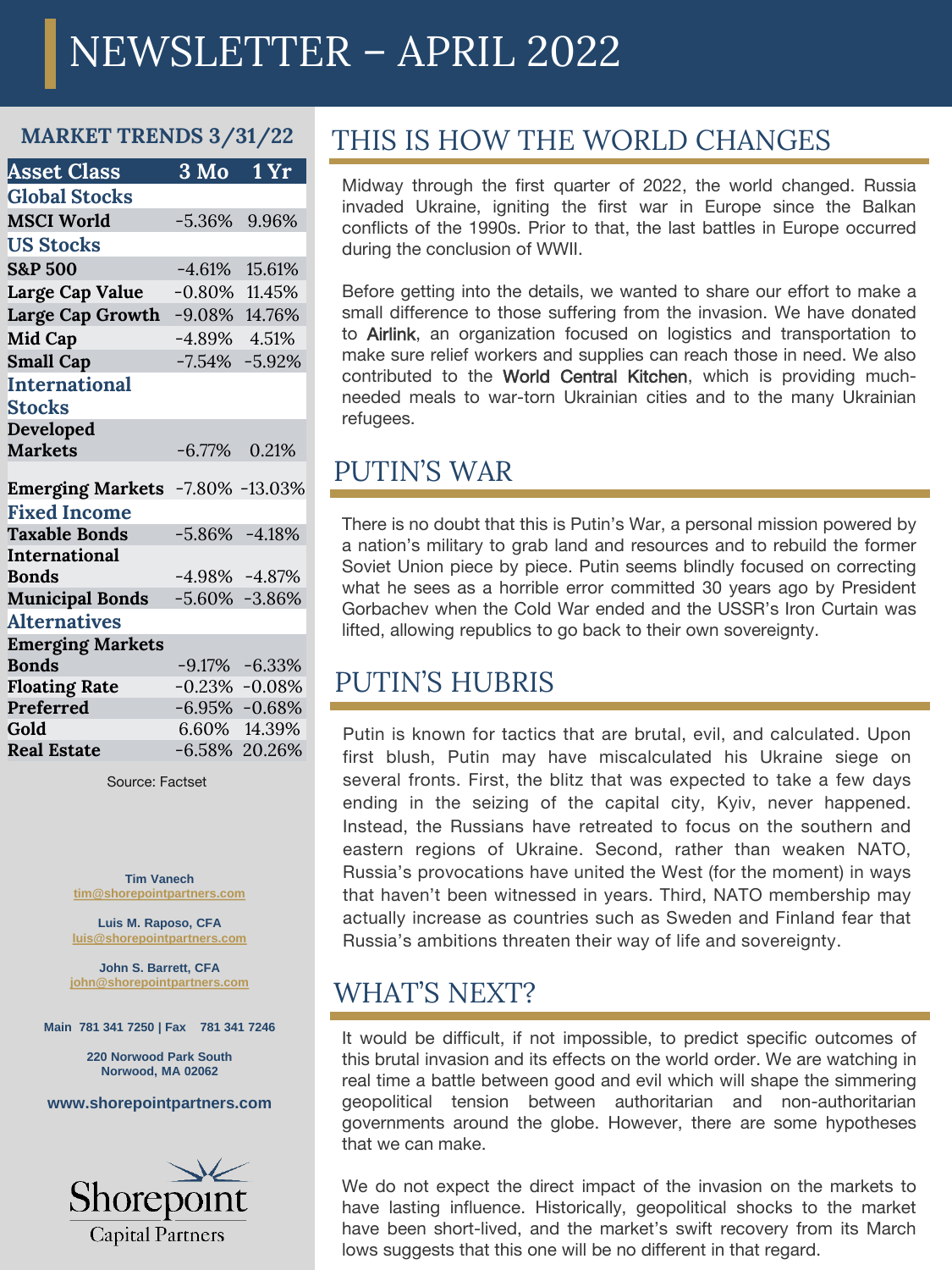

**Vanguard** 

#### Geopolitical sell-offs are typically short-lived

Unfortunately, the invasion of Ukraine does differ from many past geopolitical shocks in the number of knock-on effects it has had on the economy, with the impact of sanctions and the loss of Russian oil and gas being only the most obvious. Even if these secondary effects don't cause drops as dramatic as those seen at the start of the invasion, they may still cast a cloud on the market for the near future, especially as they continue to disrupt global supply chains.

In a Covid world with an unprovoked bad actor in Russia, we expect countries to try to regionalize their supply chains more closely to their domestic operations. In addition, governments may want to diversify the production/manufacturing of their goods so as not to be overly reliant on any one trading partner – not only for Covid/disease risks, but also due to a lack of trust in existing trading alliances that might need to be re-examined. Europe, for example, and Germany in particular, will likely want to be less reliant on Russia for natural resources such as oil and natural gas.

It's hard to see these potential developments as anything but inflationary in the short term. We already see this in the increased price of oil and many commodities. Ukraine being taken offline as a farming resource could reduce the global availability of grains by as much as 10-15% this year.

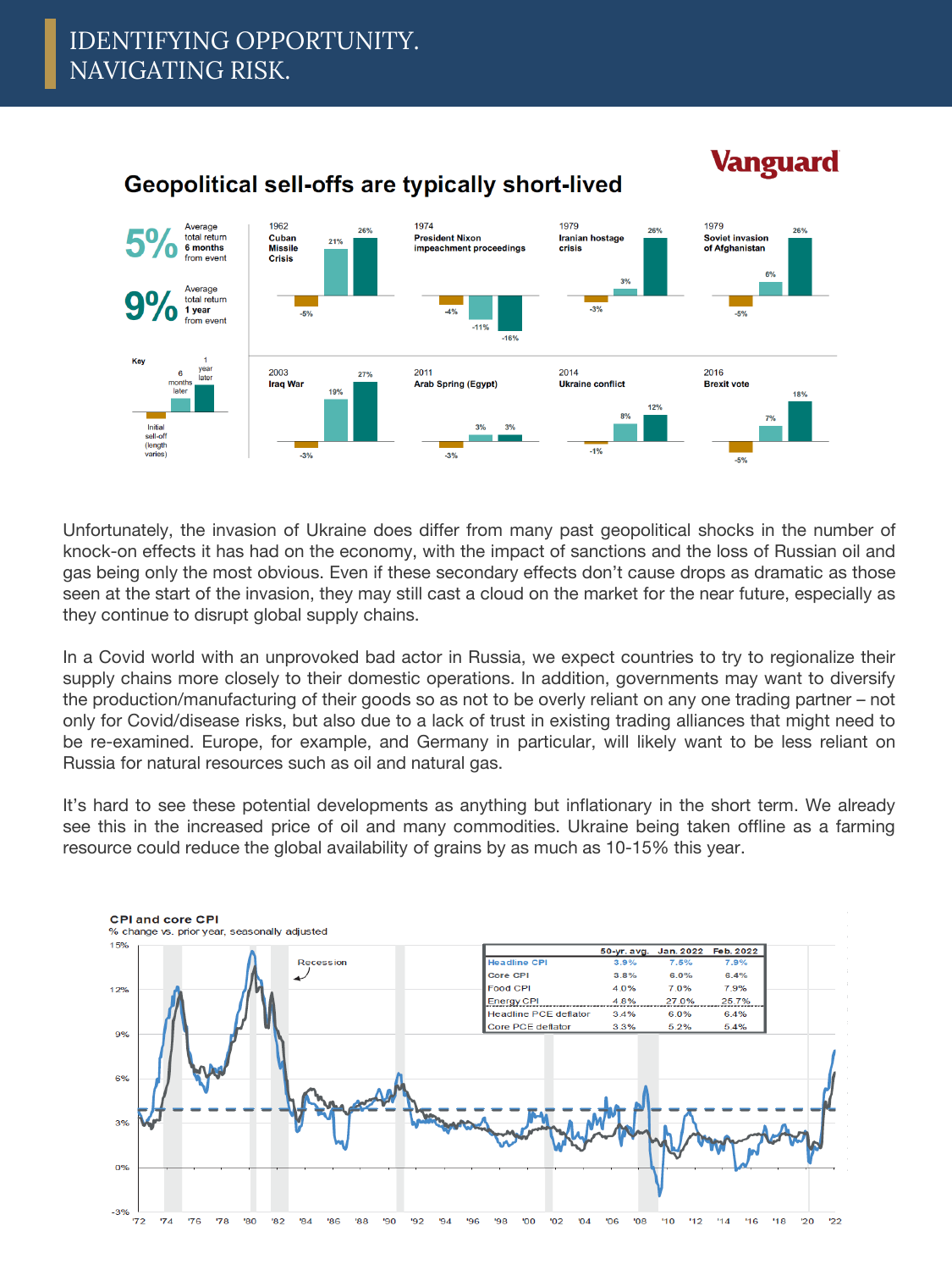### IDENTIFYING OPPORTUNITY. NAVIGATING RISK.

#### **Contributors to headline inflation**



Overall, inflation is the highest it has been in decades, and we expect at least some of it to persist. And that will lead the Federal Reserve ("Fed") to continue jawboning rates, raising rates, and running off its massive balance sheet. Fortunately, higher interest rates should eventually increase bond returns, giving them a more prominent place in portfolios.

## INFLATION'S MAGIC BULLET?

Inflation-protected bond funds are a common way to hedge against inflation, but while they've held up better than their non-inflation-protected peers, the same interest-rate risks which have dragged down the rest of the market have hurt their performance this year.

One potential to capitalize on higher inflation is to purchase **Series I bonds**. These are a type of savings bonds issued by the U.S. Treasury to protect your money from losing value due to inflation. The interest rate is made up of a fixed rate and an inflation-adjusted rate, which is adjusted semi-annually to keep pace with rising prices. Series I bonds are exempt from state and local income tax and lack the market volatility of bond funds. The current rate is 7.12% but will reset come May, and there is talk it will go above 9%.

However, these bonds can only be purchased directly from the U.S. Treasury. To do so, you need to create an account at TreasuryDirect.gov; while we can invest in funds tracking inflation-adjusted securities, we can't help with the direct purchase of Series I bonds. Individuals are limited to purchasing \$10,000 per year or \$20,000 for married couples, and an additional \$5,000 can be purchased with your tax refund.

#### EXPECT LITTLE AND HOPE WE ARE WRONG

Shorepoint's advice in the face of all these points is to keep your expectations for making money in 2022 modest. The market's reaction to the dour news has been decidedly muted but the probability of a recession has increased. We are treating rallies thus far as bear market rallies. We have decreased our core bond exposure given the rising rate and inflation environment. In turn, we have added to income-producing assets that are more resilient to interest-rate risk, such as floating rate bond funds, short-term inflation-protected bond funds, and cash. In addition, we have been adding to stocks on weakness as we find pockets of value in stocks of great companies that are attractively valued in the broader market. Some areas that look especially attractive are in healthcare, communications, industrials, and finance.